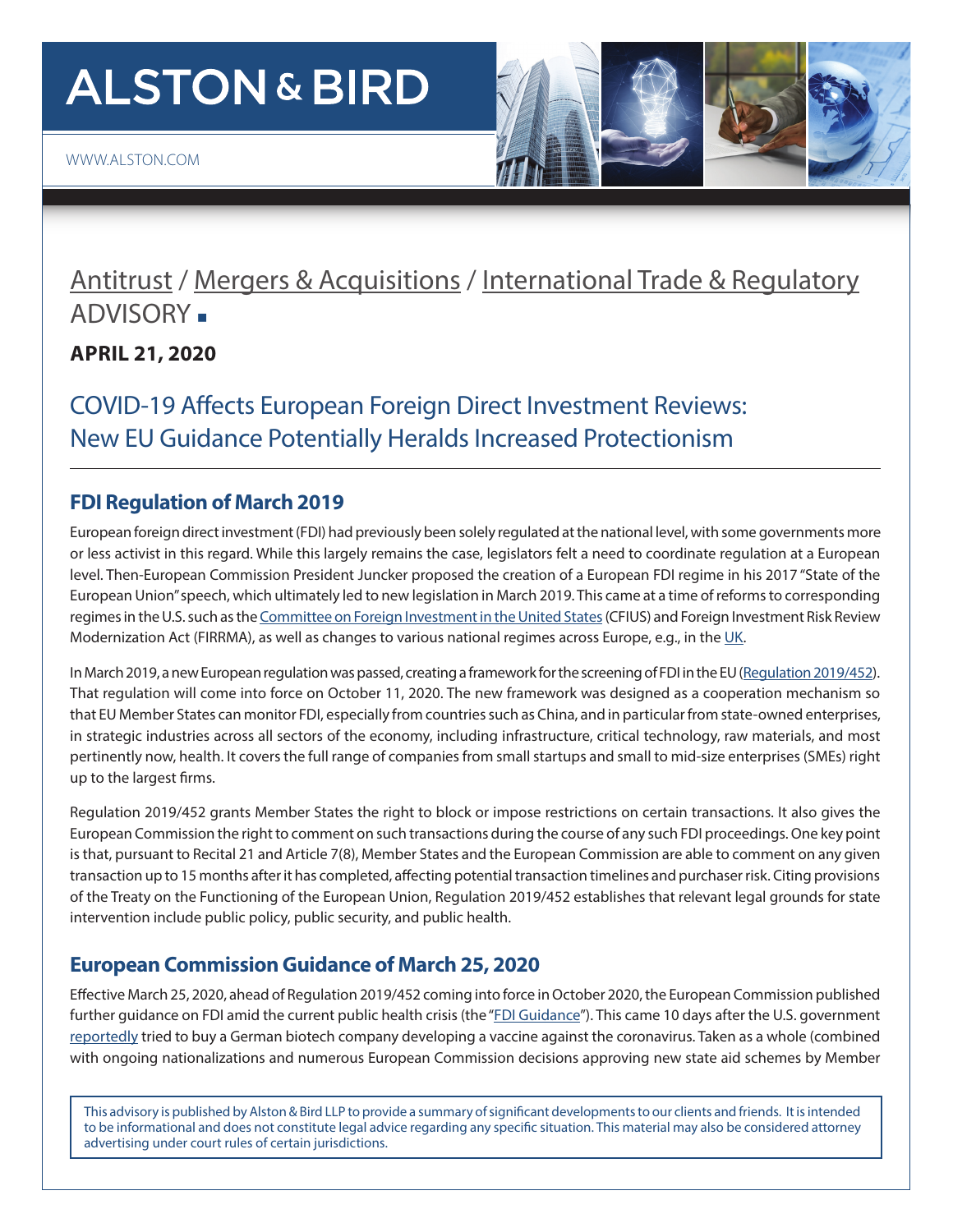States), and although it builds on existing powers, rather than introducing brand-new measures, the FDI Guidance suggests a potential turn toward a more "protectionist" approach to FDI. The robust tone of the language used by the European Commission in the FDI Guidance and its subsequent public statements is also quite striking.

#### **Screening Mechanisms**

The FDI Guidance addresses concerns about "increased risk of attempts to acquire healthcare capacities (for example for the productions of medical or protective equipment) or related industries such as research establishments (for instance developing vaccines)" via FDI.

Since responsibility for screening FDI rests with EU Member States, the FDI Guidance calls upon them to use the full extent of existing [screening mechanisms in 14 Member States](https://trade.ec.europa.eu/doclib/docs/2019/june/tradoc_157946.pdf) and to set up fully fledged screening mechanisms where they do not yet exist in the other 13 Member States.<sup>1</sup>

The European Commission urged "Member States to be particularly vigilant to avoid that the current health crisis does not result in a sell-off of Europe's business and industrial actors, including SMEs."

The FDI Guidance also used strong language to refer to cases of "'predatory buying' of strategic assets by foreign investors (e.g. with a view to limit supply to the EU market of a certain good/service)."

Reinforcing the message, on March 25, 2020, Ursula von der Leyen, president of the European Commission, tweeted out a video addressed to EU Member States, stating "You should use all options to protect critical European companies from foreign takeovers or influence that could undermine our security and public order."

In addition, on April 16, 2020, Phil Hogan, the European Commission's trade commissioner, addressed a meeting of European trade ministers in Brussels. Ahead of Regulation 2019/452 coming into force in October 2020, Hogan said that "in light of the current extraordinary circumstances, the Commission is ready to start an informal cooperation with Member States on FDI screening."

At least one European association of manufacturers has strongly welcomed such measures, and publicly called for further [protection.](http://www.aegiseurope.eu/news/manufacturing-industries-call-on-the-eu-to-prevent-a-great-takeover-as-an-economic-consequence-of-the-covid-19-outbreak) While in this particular case the association did not refer directly to Chinese M&A activity, it is clear that those manufacturers [remain concerned](http://www.aegiseurope.eu/about) about the competitive threat posed by Chinese industry.

Such sentiments may feed into a wider European debate focused on notions of self-sufficiency, sovereignty, and corporate protection in "strategic" sectors such as health care equipment, pharmaceuticals, food production, and even transport infrastructure. Given the protectionist leanings of France and Germany, it is likely that these sentiments will be boosted under the German [presidency of the Council of the European Union](https://www.consilium.europa.eu/en/council-eu/presidency-council-eu/) from July to December 2020 and France's presidency of the same body from January to June 2022. These political tendencies may lead to changes to the European Union's stated "industrial strategy" or even the European Commission's approach to merger control in sensitive cases under the European Merger Regulation. An early test of regulatory change may come in the review of Alstom's proposed acquisition of Bombardier Transportation's rail business, following the European Commission's controversial prohibition in 2019 of a proposed transaction involving Alstom and Siemens's rail businesses. Investors may wish to take note of relevant European governments again speaking publicly about the alleged need to create "European champions" in defiance of European merger control law. One indicator of such changing policy is that on April 15, 2020, the French economy minister Bruno Le Maire testified to the French financial parliamentary committee that

<sup>&</sup>lt;sup>1</sup> Shortly before the publication of this European guidance, on March 17, 2020, the Spanish government approved [Royal Decree-Law 8/2020,](https://www.boe.es/buscar/act.php?id=BOE-A-2020-3824) amending the existing foreign investment regime applied to foreign investors from outside the EU and European Free Trade Association by introducing additional limitations. Spain therefore became one of the first EU Member States to take restrictive measures for FDI during the current health crisis to protect its economy by suspending the existing open regime in certain sectors (e.g., critical infrastructures and technologies). The FDI regime put in place by RDL 8/2020 has since been amended by [Royal Decree-Law 11/2020](https://www.boe.es/diario_boe/txt.php?id=BOE-A-2020-4208), of March 31, adopting complementary urgent measures to face the social and economic impact of COVID-19. RDL 11/2020 clarifies some important issues related to indirect ownership and procedure. On April 8, 2020, the German government agreed in principle to [further restrictions on FDI](https://www.reuters.com/article/us-health-coronavirus-germany-mergers/germany-tightens-rules-on-foreign-takeovers-idUSKBN21Q0VI) to be added to its existing [Außenwirtschaftsgesetzes.](https://www.bmwi.de/Redaktion/DE/Pressemitteilungen/2020/20200408-altmaier-investitionen-in-sicherheitssensiblen-bereichen-koennen-umfassender-und-vorausschauender-geprueft-werden.html)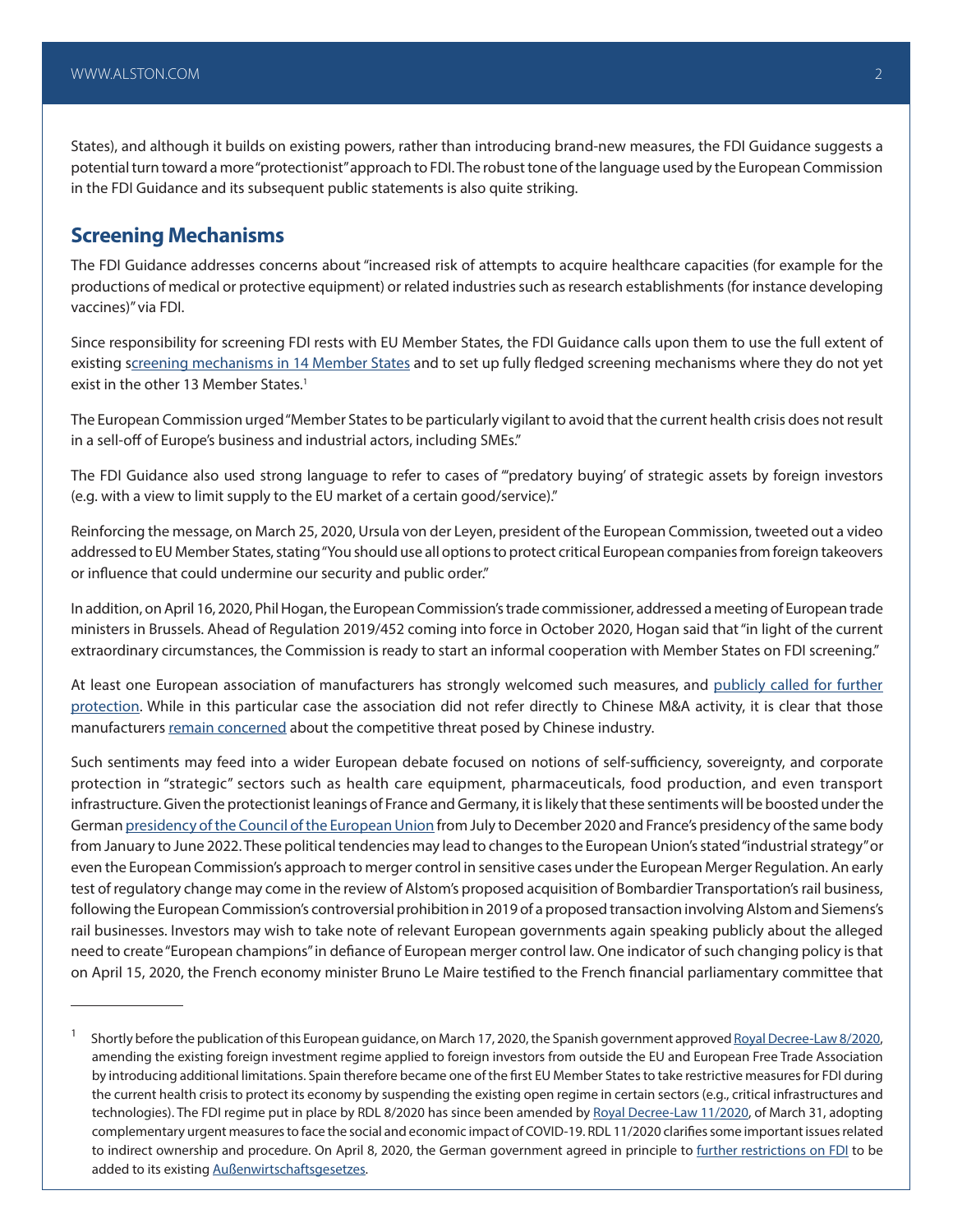his government was ready to defend flagship French industrial and technology companies from opportunistic overseas buyers, including large, financially strong foreign technology groups.

There may be further risks for investors interested in FDI—measures that are ostensibly introduced on a "temporary" basis linger on to become something more permanent. Further, merger control scrutiny under European competition law of the same transactions may therefore take place in parallel and lead to the duplication of efforts and/or contradictory outcomes.

While certain European Commission officials do recognize that the European economy will need FDI to recover after the pandemic is over, and might not wish to see FDI powers used in a protectionist or discriminatory way, investors may perceive these measures differently. Further, although these measures seem to have been discussed with the U.S. Treasury Department, there are no reports of similar contacts with the Chinese or various Latin American governments. This lack of coordination may lead to greater fragmentation of global rules on FDI into potentially contradictory regimes. Lastly, the consequences of British FDI into the EU post-Brexit remain unclear, especially in the years following the current transition period.

#### **"Golden Shares"**

Harking back to measures previously used by particular Member States to protect certain favored "national champions," in the FDI Guidance, the European Commission reminded Member States that they could use special "golden shares" with extraordinary veto rights to screen out certain FDI. The FDI Guidance states:

Besides investment screening, Member States may retain special rights in certain undertakings ("golden shares"). In some cases, such rights may enable the State to block or set limits to certain types of investments in the companies concerned. Such measures are company specific, and their scope depend on the powers granted to the State by the golden share. Like other restrictions to capital movements, they must be necessary and proportionate to achieve a legitimate public policy objective.

In line with these sentiments, on April 12, 2020, Margrethe Vestager, the European Commission's executive vice president and competition commissioner, [reportedly urged](https://www.ft.com/content/e14f24c7-e47a-4c22-8cf3-f629da62b0a7) European countries to buy shareholdings in European companies to head off the threat of cut-price Chinese takeovers.

In future deals, investors may therefore need to pay careful attention to the shareholding and capital structure of FDI targets to ensure that any such veto rights are not invoked and official concerns may be allayed.

#### **Key Takeaways**

While neither Regulation 2019/452 nor the FDI Guidance refer to any specific countries, investors from certain key jurisdictions may need to pay particular attention to these recent policy changes. Although China is sometimes referred to in this context, Gulf sovereign wealth funds including Saudi Arabia's Public Investment Fund and Abu Dhabi's Mubadala are also [reportedly](https://www.ft.com/content/3facc407-200f-4e7c-9914-79b4baece119) looking to invest in major international assets whose valuations have fallen significantly in recent weeks.

These considerations may have important implications for foreign investors in European entities and the viability of future such transactions, both in the health care sector, but not at all limited to that.

Parties with pending or proposed transactions should therefore consult with antitrust and other specialist counsel for guidance on complying with the new procedures and effectively managing the risk of delay or challenge.

Alston & Bird has formed a multidisciplinary [task force](https://www.alston.com/en/resources/coronavirus/overview) to advise clients on the business and legal implications of the coronavirus (COVID-19). You can [view all our work](https://www.alston.com/en/insights/?keyword=Coronavirus&reload=false&scroll=499.7685546875) on the coronavirus across industries and [subscribe](https://www.alston.com/en/resources/subscriptions-form) to our future webinars and advisories.